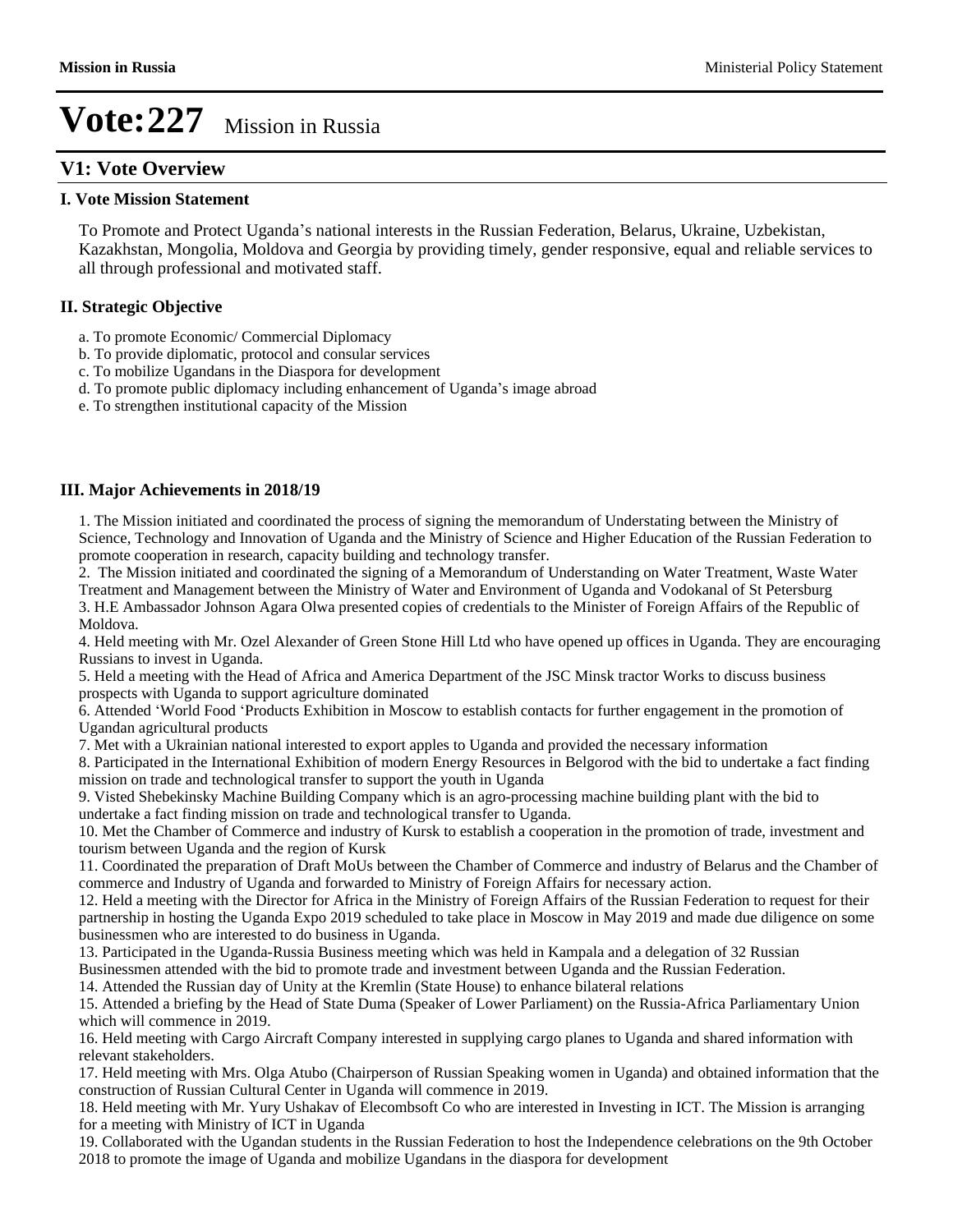20. Met Officials from the Real Estate Department of the Ministry of Foreign Affairs of the Russian Federation and requested them to renovate the current rented premises for the Chancery which is their property to promote the image of Uganda

- 21. Issued 192 Visas
- 22. Certified 28 documents
- 23. Handled 210 consular cases
- 24. The Mission continued to identify and register Ugandans living in the Russian Federation
- 25. Maintained an up-to-date Mission Website

### **IV. Medium Term Plans**

- Promoting trade, tourism and investments in the countries of accreditation with the bid to create more jobs by increasing FDI and foreign exchange flows

- Source scholarships and technology transfer to build capacity especially for the youth
- Construct a chancery and official residence as strategic assets
- Attraction of appropriate technology that promotes industrialization so as to create more jobs.

- To build vibrant networks with Uganda's Diaspora in areas of accreditation and encourage them to contribute to national development by transferring skills , knowledge, resources

- Provide consular services to Ugandans in the countries of accreditation

- Provide protocol services

- Protect and defend Uganda's image.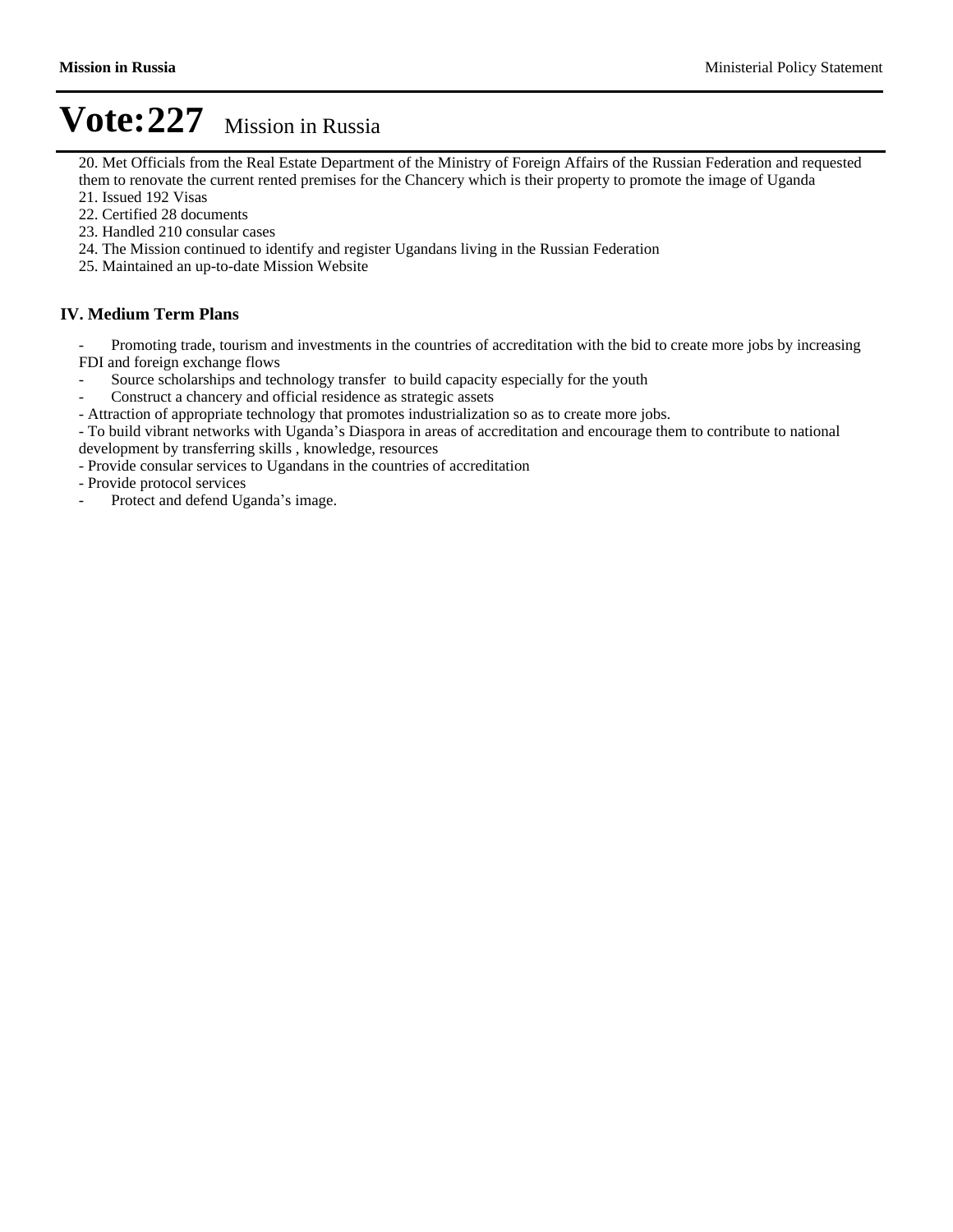### **V. Summary of Past Performance and Medium Term Budget Allocations**

**Table 5.1: Overview of Vote Expenditures (UShs Billion)**

|                                                      |                  |                    |               | 2018/19                                   |         | <b>MTEF Budget Projections</b> |         |         |         |
|------------------------------------------------------|------------------|--------------------|---------------|-------------------------------------------|---------|--------------------------------|---------|---------|---------|
|                                                      |                  | 2017/18<br>Outturn | <b>Budget</b> | <b>Approved Expenditure</b><br>by End Dec | 2019/20 | 2020/21                        | 2021/22 | 2022/23 | 2023/24 |
| <b>Recurrent</b>                                     | Wage             | 0.332              | 0.483         | 0.241                                     | 0.610   | 0.610                          | 0.610   | 0.610   | 0.610   |
|                                                      | Non Wage         | 2.629              | 2.909         | 1.595                                     | 3.500   | 3.500                          | 3.500   | 3.500   | 3.500   |
| Devt.                                                | GoU              | 0.150              | 0.400         | 0.200                                     | 0.157   | 0.157                          | 0.157   | 0.157   | 0.157   |
|                                                      | Ext. Fin.        | 0.000              | 0.000         | 0.000                                     | 0.000   | 0.000                          | 0.000   | 0.000   | 0.000   |
|                                                      | <b>GoU</b> Total | 3.111              | 3.791         | 2.036                                     | 4.267   | 4.267                          | 4.267   | 4.267   | 4.267   |
| <b>Total GoU+Ext Fin (MTEF)</b>                      |                  | 3.111              | 3.791         | 2.036                                     | 4.267   | 4.267                          | 4.267   | 4.267   | 4.267   |
| Arrears                                              |                  | 0.000              | 0.000         | 0.000                                     | 0.000   | 0.000                          | 0.000   | 0.000   | 0.000   |
| <b>Total Budget</b>                                  |                  | 3.111              | 3.791         | 2.036                                     | 4.267   | 4.267                          | 4.267   | 4.267   | 4.267   |
| <b>A.I.A Total</b>                                   |                  | N/A                | N/A           | N/A                                       | N/A     | N/A                            | N/A     | N/A     | N/A     |
| <b>Grand Total</b>                                   |                  | 3.111              | 3.791         | 2.036                                     | 4.267   | 4.267                          | 4.267   | 4.267   | 4.267   |
| <b>Total Vote Budget</b><br><b>Excluding Arrears</b> |                  | 3.111              | 3.791         | 2.036                                     | 4.267   | 4.267                          | 4.267   | 4.267   | 4.267   |

### **VI. Budget By Economic Clasification**

### **Table V6.1 2018/19 and 2019/20 Budget Allocations by Item**

|                                        |       | 2018/19 Approved Budget |       |              |       | 2019/20 Draft Estimates |            |              |
|----------------------------------------|-------|-------------------------|-------|--------------|-------|-------------------------|------------|--------------|
| <b>Billion Uganda Shillings</b>        | GoU   | Ext. Fin                | AIA   | <b>Total</b> | GoU   | Ext. Fin                | <b>AIA</b> | <b>Total</b> |
| <b>Output Class: Outputs Provided</b>  | 3.391 | 0.000                   | 0.000 | 3.391        | 4.110 | 0.000                   | 0.000      | 4.110        |
| 211 Wages and Salaries                 | 1.760 | 0.000                   | 0.000 | 1.760        | 2.016 | 0.000                   | 0.000      | 2.016        |
| 213 Other Employee Costs               | 0.138 | 0.000                   | 0.000 | 0.138        | 0.138 | 0.000                   | 0.000      | 0.138        |
| 221 General Expenses                   | 0.049 | 0.000                   | 0.000 | 0.049        | 0.043 | 0.000                   | 0.000      | 0.043        |
| 222 Communications                     | 0.038 | 0.000                   | 0.000 | 0.038        | 0.038 | 0.000                   | 0.000      | 0.038        |
| 223 Utility and Property Expenses      | 1.171 | 0.000                   | 0.000 | 1.171        | 1.651 | 0.000                   | 0.000      | 1.651        |
| 225 Professional Services              | 0.018 | 0.000                   | 0.000 | 0.018        | 0.018 | 0.000                   | 0.000      | 0.018        |
| 226 Insurances and Licenses            | 0.005 | 0.000                   | 0.000 | 0.005        | 0.005 | 0.000                   | 0.000      | 0.005        |
| 227 Travel and Transport               | 0.177 | 0.000                   | 0.000 | 0.177        | 0.166 | 0.000                   | 0.000      | 0.166        |
| 228 Maintenance                        | 0.036 | 0.000                   | 0.000 | 0.036        | 0.036 | 0.000                   | 0.000      | 0.036        |
| <b>Output Class: Capital Purchases</b> | 0.400 | 0.000                   | 0.000 | 0.400        | 0.157 | 0.000                   | 0.000      | 0.157        |
| 312 FIXED ASSETS                       | 0.400 | 0.000                   | 0.000 | 0.400        | 0.157 | 0.000                   | 0.000      | 0.157        |
| <b>Grand Total:</b>                    | 3.791 | 0.000                   | 0.000 | 3.791        | 4.267 | 0.000                   | 0.000      | 4.267        |
| <b>Total excluding Arrears</b>         | 3.791 | 0.000                   | 0.000 | 3.791        | 4.267 | 0.000                   | 0.000      | 4.267        |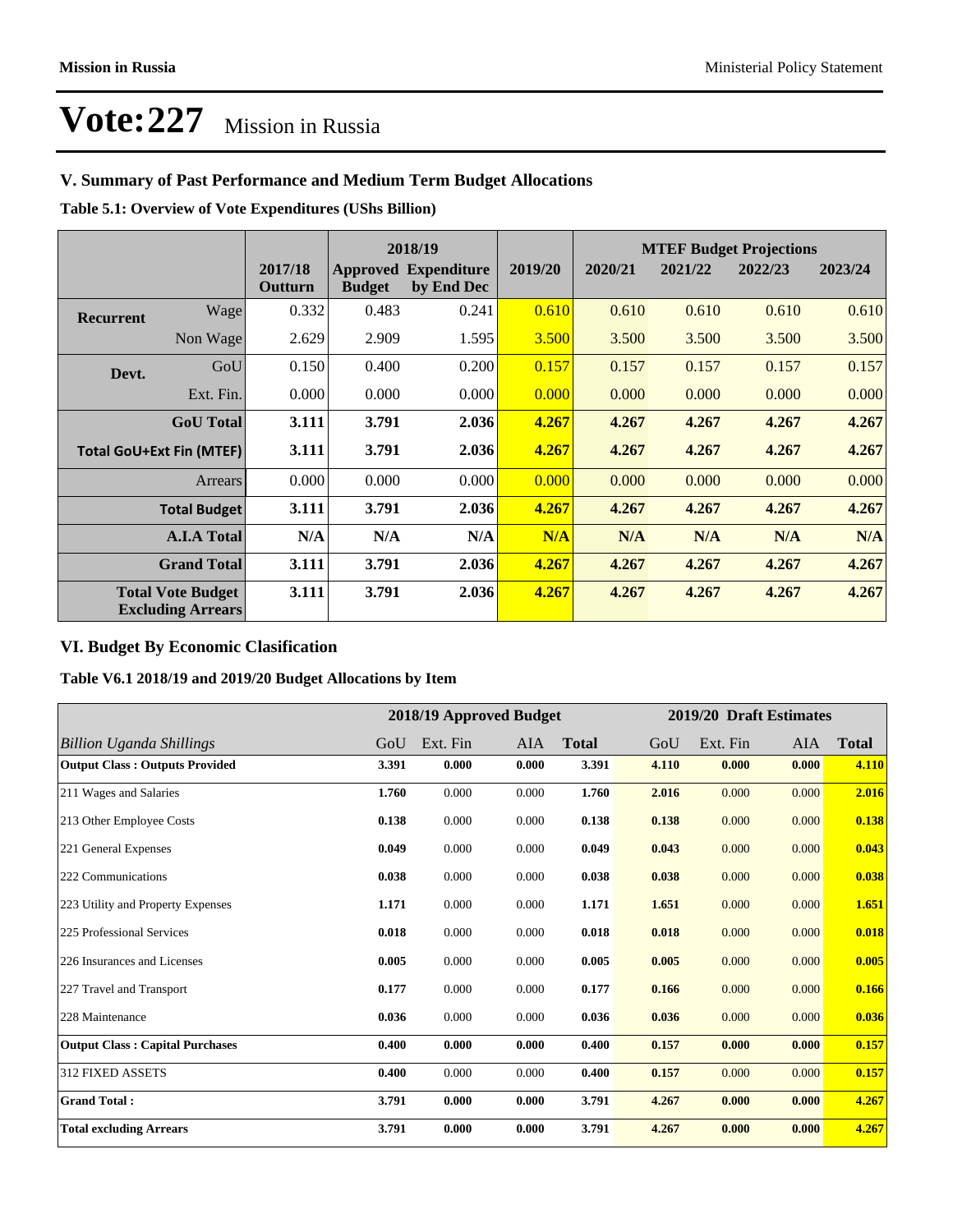## **VII. Budget By Programme And Subprogramme**

**Table V7.1: Past Expenditure Outturns and Medium Term Projections by Programme and SubProgramme**

| <b>Billion Uganda shillings</b>      |                                     | FY 2018/19                       |                                   |                                             | <b>Medium Term Projections</b> |         |         |         |
|--------------------------------------|-------------------------------------|----------------------------------|-----------------------------------|---------------------------------------------|--------------------------------|---------|---------|---------|
|                                      | <b>FY 2017/18</b><br><b>Outturn</b> | <b>Approved</b><br><b>Budget</b> | <b>Spent By</b><br><b>End Dec</b> | 2019-20<br><b>Proposed</b><br><b>Budget</b> | 2020-21                        | 2021-22 | 2022-23 | 2023-24 |
| <b>52 Overseas Mission Services</b>  | 3.111                               | 3.791                            | 2.036                             | 4.267                                       | 4.267                          | 4.267   | 4.267   | 4.267   |
| 01 Headquarters Moscow               | 2.961                               | 3.391                            | 1.836                             | 4.110                                       | 4.110                          | 4.110   | 4.110   | 4.110   |
| 0928 Strengthening Mission in Russia | 0.150                               | 0.400                            | 0.200                             | 0.157                                       | 0.157                          | 0.157   | 0.157   | 0.157   |
| <b>Total for the Vote</b>            | 3.111                               | 3.791                            | 2.036                             | 4.267                                       | 4.267                          | 4.267   | 4.267   | 4.267   |
| <b>Total Excluding Arrears</b>       | 3.111                               | 3.791                            | 2.036                             | 4.267                                       | 4.267                          | 4.267   | 4.267   | 4.267   |

### **VIII. Programme Performance and Medium Term Plans**

**Table V8.1: Programme Outcome and Outcome Indicators ( Only applicable for FY 2019/20)**

| <b>Programme:</b>                                           | 52 Overseas Mission Services                                                                                                                   |                 |                                               |                  |                          |                          |  |  |
|-------------------------------------------------------------|------------------------------------------------------------------------------------------------------------------------------------------------|-----------------|-----------------------------------------------|------------------|--------------------------|--------------------------|--|--|
| <b>Programme Objective</b>                                  | The Mission aims to:                                                                                                                           |                 |                                               |                  |                          |                          |  |  |
|                                                             | Promote Commercial/Economic Diplomacy for increased foreign exchange earnings.                                                                 |                 |                                               |                  |                          |                          |  |  |
|                                                             | Provide equal Diplomatic, Protocol and Consular Services for all.                                                                              |                 |                                               |                  |                          |                          |  |  |
|                                                             | Promote public diplomacy including enhancement of Uganda's image in the countries of accreditation<br>through supporting human rights for all; |                 |                                               |                  |                          |                          |  |  |
|                                                             | Mobilize Ugandans in the Diaspora for national development.                                                                                    |                 |                                               |                  |                          |                          |  |  |
|                                                             | Lobby for scholarships and attract technological transfer;                                                                                     |                 |                                               |                  |                          |                          |  |  |
|                                                             | Strengthen Institutional Capacity of the Mission to ensure gender and equity mainistreaming in Mission<br>activities.                          |                 |                                               |                  |                          |                          |  |  |
| <b>Responsible Officer:</b>                                 | SUSAN OKODI - Accounting Officer                                                                                                               |                 |                                               |                  |                          |                          |  |  |
|                                                             | <b>Programme Outcome:</b> Enhanced national security development, the country's image abroad and well being of Ugandans                        |                 |                                               |                  |                          |                          |  |  |
|                                                             | <b>Sector Outcomes contributed to by the Programme Outcome</b>                                                                                 |                 |                                               |                  |                          |                          |  |  |
|                                                             | 1. Improved regional and International Relations                                                                                               |                 |                                               |                  |                          |                          |  |  |
|                                                             | <b>Performance Targets</b>                                                                                                                     |                 |                                               |                  |                          |                          |  |  |
|                                                             | <b>Outcome Indicators</b>                                                                                                                      |                 |                                               | 2019/20          | 2020/21                  | 2021/22                  |  |  |
|                                                             |                                                                                                                                                | <b>Baseline</b> | <b>Base year</b>                              | <b>Target</b>    | Projectio<br>$\mathbf n$ | Projectio<br>$\mathbf n$ |  |  |
| · Number of cooperation frameworks negotiated and concluded |                                                                                                                                                |                 | $\overline{2}$<br>2018<br>$\overline{2}$<br>3 |                  |                          | 4                        |  |  |
| • Percentage change of foreign exchange inflows             |                                                                                                                                                |                 | 2018                                          | 10%              | 15%                      | 17%                      |  |  |
| • Rating of Uganda's image abroad                           |                                                                                                                                                |                 | 2018                                          | <b>Very Good</b> | Very Good                | Very Good                |  |  |
| N/A                                                         |                                                                                                                                                |                 |                                               |                  |                          |                          |  |  |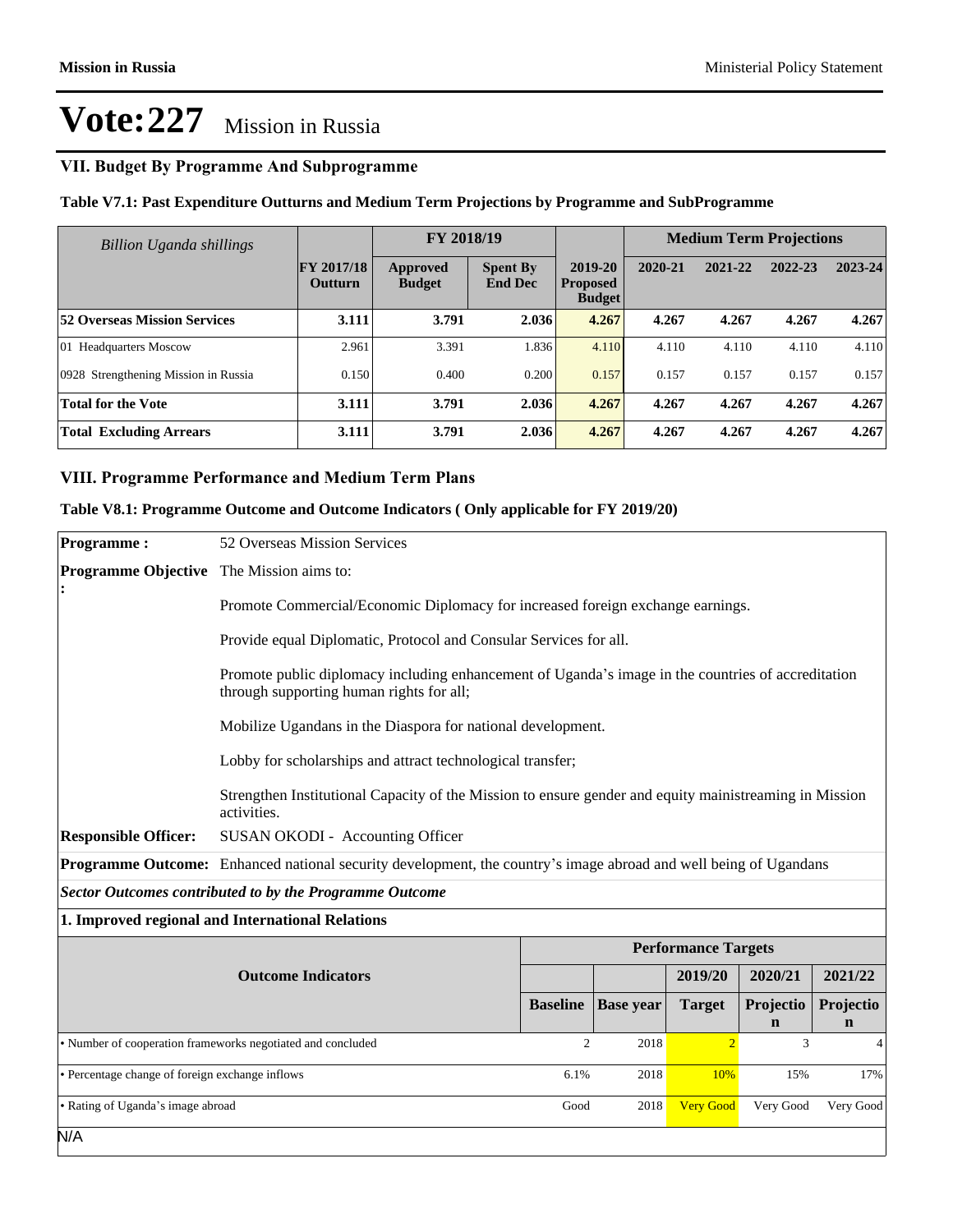### **IX. Major Capital Investments And Changes In Resource Allocation**

### **Table 9.1: Major Capital Investment (Capital Purchases outputs over 0.5Billion)**

N/A

### **X. Vote Challenges and Plans To Improve Performance**

#### **Vote Challenges**

Limited funds to implement planned activities to enable the Mission achieve its strategic objectives.

Lack of adequate space at the Mission has hindered Mission activities including space to hold meetings , efficient working space for staff, space to provide facilities for the disabled among others

Language barrier with the host community which has impeded implementation of Mission activities to all citizens. There is need to provide funds for learning of the Russian language.

#### **Plans to improve Vote Performance**

In order to improve vote performance, there is need to expand the budget. The Mission plans to promote trade , investment and tourism in all the countries of accreditation if funds for commercial diplomacy are provided.

### **XI Off Budget Support**

#### **Table 11.1 Off-Budget Support by Sub-Programme**

N/A

### **XII. Vote Cross Cutting Policy And Other Budgetary Issues**

#### **Table 12.1: Cross- Cutting Policy Issues**

| <b>Issue Type:</b>                  | <b>HIV/AIDS</b>                                                                                                        |  |  |  |
|-------------------------------------|------------------------------------------------------------------------------------------------------------------------|--|--|--|
| Objective:                          | To implement the HIV/AIDs workplace Policy at the Mission and sensitize all Ugandans in<br>countries of accreditation. |  |  |  |
| <b>Issue of Concern:</b>            | HIV/AIDS prevention and management in all Mission interventions                                                        |  |  |  |
| <b>Planned Interventions:</b>       | Informative meetings in the Mission                                                                                    |  |  |  |
|                                     | Foreign service officers to stay with their families                                                                   |  |  |  |
|                                     | support culture of living a responsible like to all staff and citizens                                                 |  |  |  |
|                                     | Establish an AIDs committee at the Mission                                                                             |  |  |  |
|                                     | Offer medical care and counseling to all staff                                                                         |  |  |  |
| <b>Budget Allocation (Billion):</b> | 0.004                                                                                                                  |  |  |  |
| <b>Performance Indicators:</b>      | over 500 condoms distributed in HIV prevention drives                                                                  |  |  |  |
|                                     | 4 HIV sensitization workshops carried out                                                                              |  |  |  |
|                                     | Materials on HIV/HIDS prevention distributed                                                                           |  |  |  |